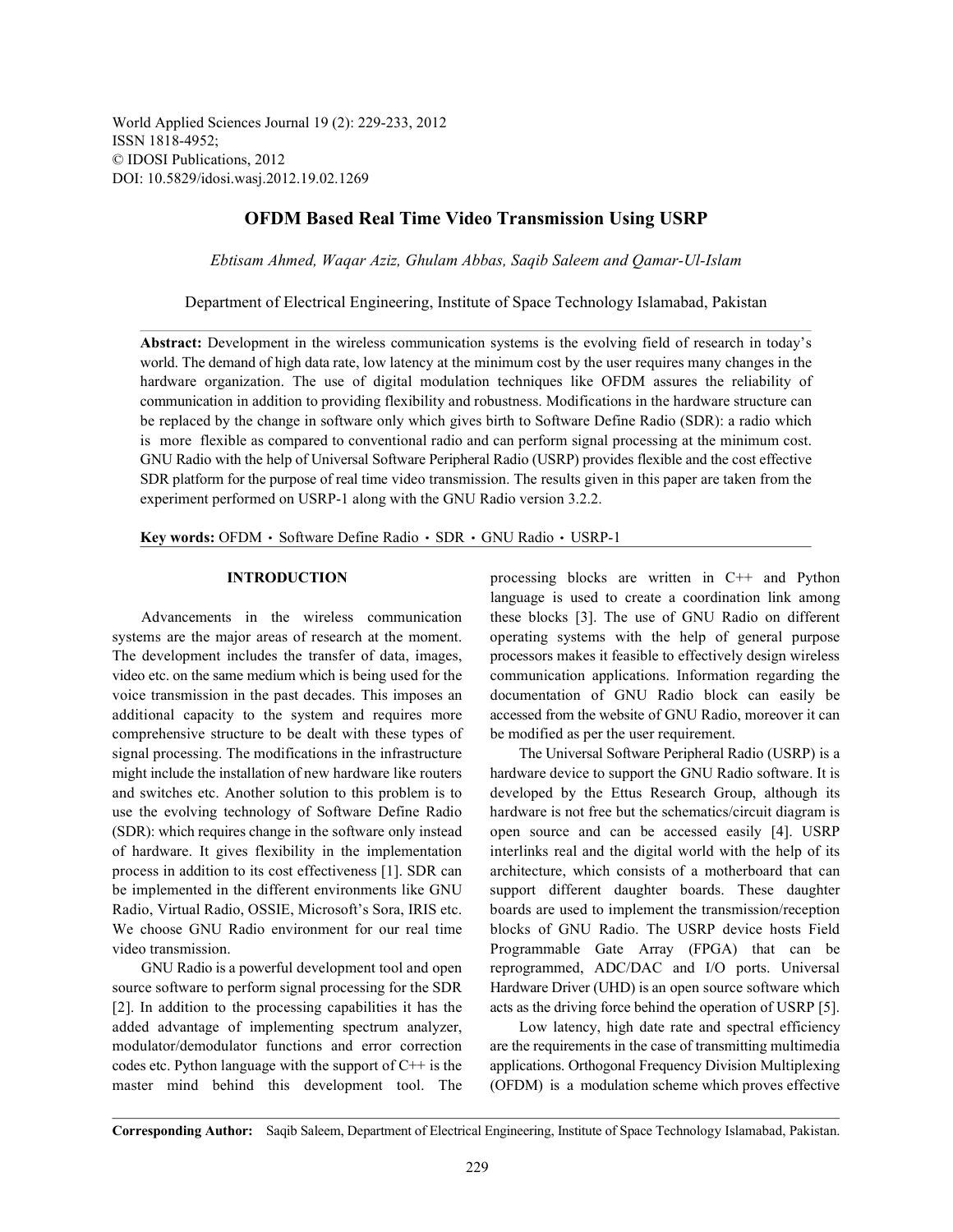

Fig. 1: Complete System Block Diagram

multipath effect. It is being used widely in the wireless blocks written in C++ as per their own requirement. standards like DAB, DVB-T and WiMAX IEEE 802.16 etc. The Flow graph, as the name suggests, is used to create In OFDM a wideband frequency selective channel is a flow between the processing blocks to perform a certain broken down into narrowband sub channels. Guard function. Flow graphs are built with the help of python interval is incorporated between the symbols to mitigate language due to its flexibility and ease of programming. the problem of Inter Symbol Interference (ISI). Addition of Simplified Wrapper and Interface Generator (SWIG) is an guard interval increases the symbol duration as compared efficient tool in the GNU Radio which assures the to the delay spread and hence accounts for the ISI. compatibility among C++ blocks and the python language Moreover it reduces the complexity of equalizer so that C++ classes can be used by python [7]. In this complexity by performing equalization process in the way GNU Radio exploits the benefits of both the frequency domain [6]. languages and hence makes it a powerful tool for

**System Overview:** System model is broken down into in Figure 2. three parts. First part discusses the complete system structure then a detailed architecture of GNU Radio will be **USRP Structure:** Project implementation on GNU Radio explained followed by the USRP's insight view. environment can be performed by using USRP device.

Figure 1. The input is a real time video source via webcam connectivity with the host computer through USB port or and is processed through the code written in python it can be via Ethernet port. Different types of USRP's are language using GNU Radio software. After this available depending upon the operating frequency and processing it is transmitted wirelessly on 2.45 GHz conversion capabilities, like USRP1, USRP2, E100 and frequency using a USRP device. At the receiver end it is B100 etc. We used USRP1 for our experiment work which being received by the other USRP device which has the frequency range of 2300 MHz to 2900 MHz with handovers the incoming information to the GNU Radio the step size of 4 MHz. This step size determines the software. The video can be seen on the screen after the frequencies on which you can operate e.g. if we choose to necessary manipulation of data. transmit on 2300MHz then the next transmitting frequency

Windows with the help of Cygwin and MinGw and on 50 mW which is about 17 dBm with the bandwidth in the Linux it is commonly used on Ubuntu, Fedora etc range of 1MHz to 33 MHz [8]. environment. We have used Ubuntu 10.04 for our The USRP1 moduleis comprised of a mother board experimental work. In GNU Radio we have two main parts which processes the information and has four slots that commonly known as the Flow Graph and Block. The Block supports four daughter boards which are used for refers to the signal processing block and is written in the transmission/reception. Motherboard act as the heart of  $C++$  language due to its better efficiency. There comes the USRP and performs all the computational work like many signal processing blocks with the installation of Analog to Digital and Digital to Analog Conversion, the GNU Radio which performs different functions like filters, conversion of baseband signal to the Intermediate modulation schemes, mathematical calculations, block Frequency (IF) stage, up/down conversion, decimation

in this scenario and has the added advantage of tackling codes etc. The users can also add different processing computation. The architecture of GNU Radio is displayed

The overall system block diagram is shown in It is the hardware part of the SDR. USRP provides GNU Radio is a software part of SDR. It works well on will be 2304 MHz accordingly. It has a RFTX power of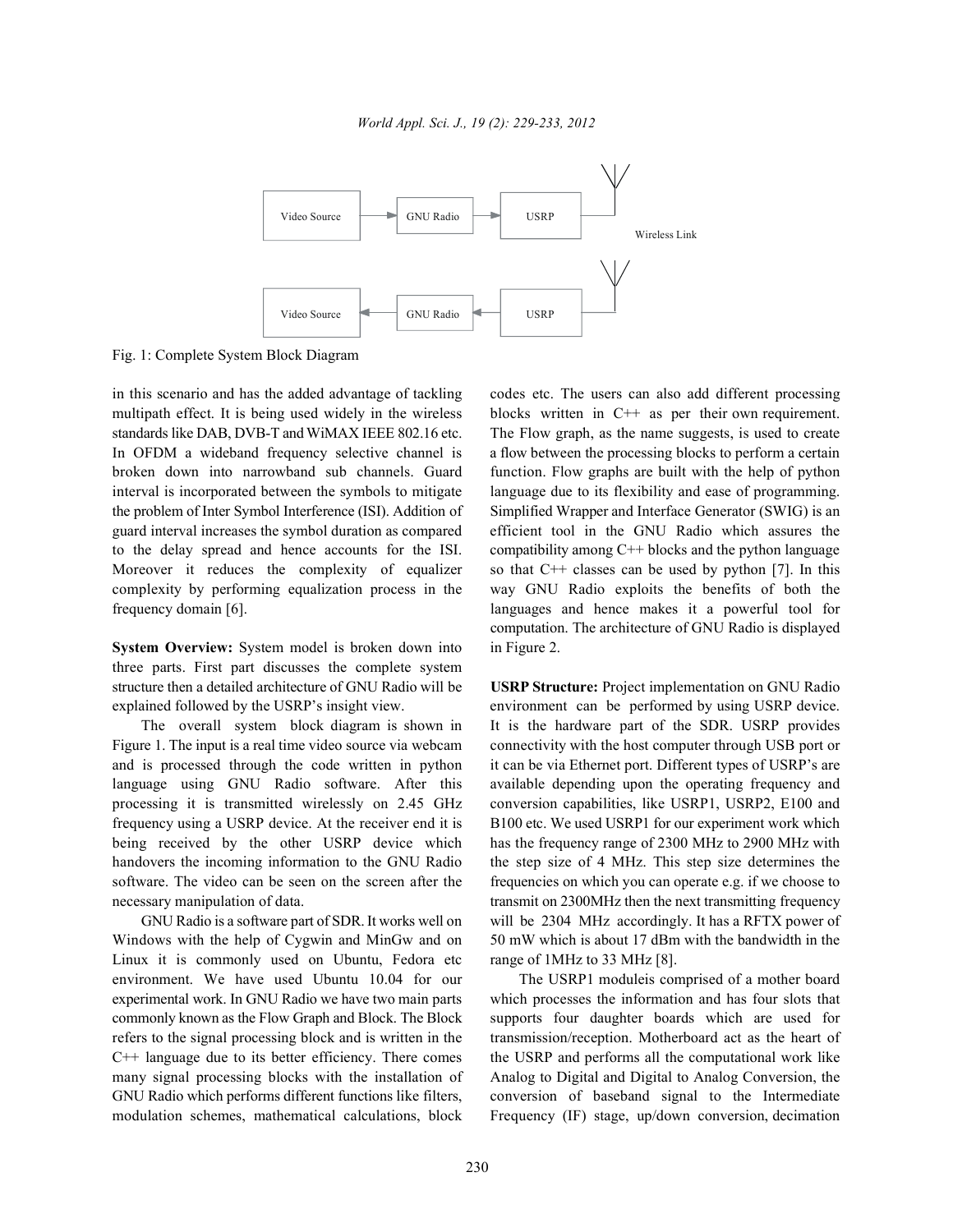*World Appl. Sci. J., 19 (2): 229-233, 2012*



Fig. 4: Packet Data Generated via Camera

high speed 14-bit Digital to Analog Converters (DAC), perform complex digital signal processing in addition to which operates on the clock frequency of 128 Mega control data rate to be compatible with the USB port rate. Samples per sec (MS/sec). It also includes four Analog to USRP is connected to the computer via USB port with the Digital Converters (ADC), which operates on the clock help of its USB drivers. USB version 2.0 is supported frequency of 64 Mega Samples per sec (MS/sec). Two while the old versions like USB 1.x does not work Digital Up Converters (DUC) and four Digital Down properly. This USB port supports 32 MB/sec of data Converters (DDC) are supported by the mother board rate at a time with a bandwidth of 12 MHz for a real time which perform conversions accordingly. DAC and ADC data and about 6MHz for I/Q complex data, a report are connected to the FPGA as shown in Figure 3. FPGA suggested. The complete structure of USRP is shown in on the mother board is of type Altera Cyclone II [8], plays Figure 3 [9].

and interpolation etc. Mother board consists of four central role in mathematical computational work and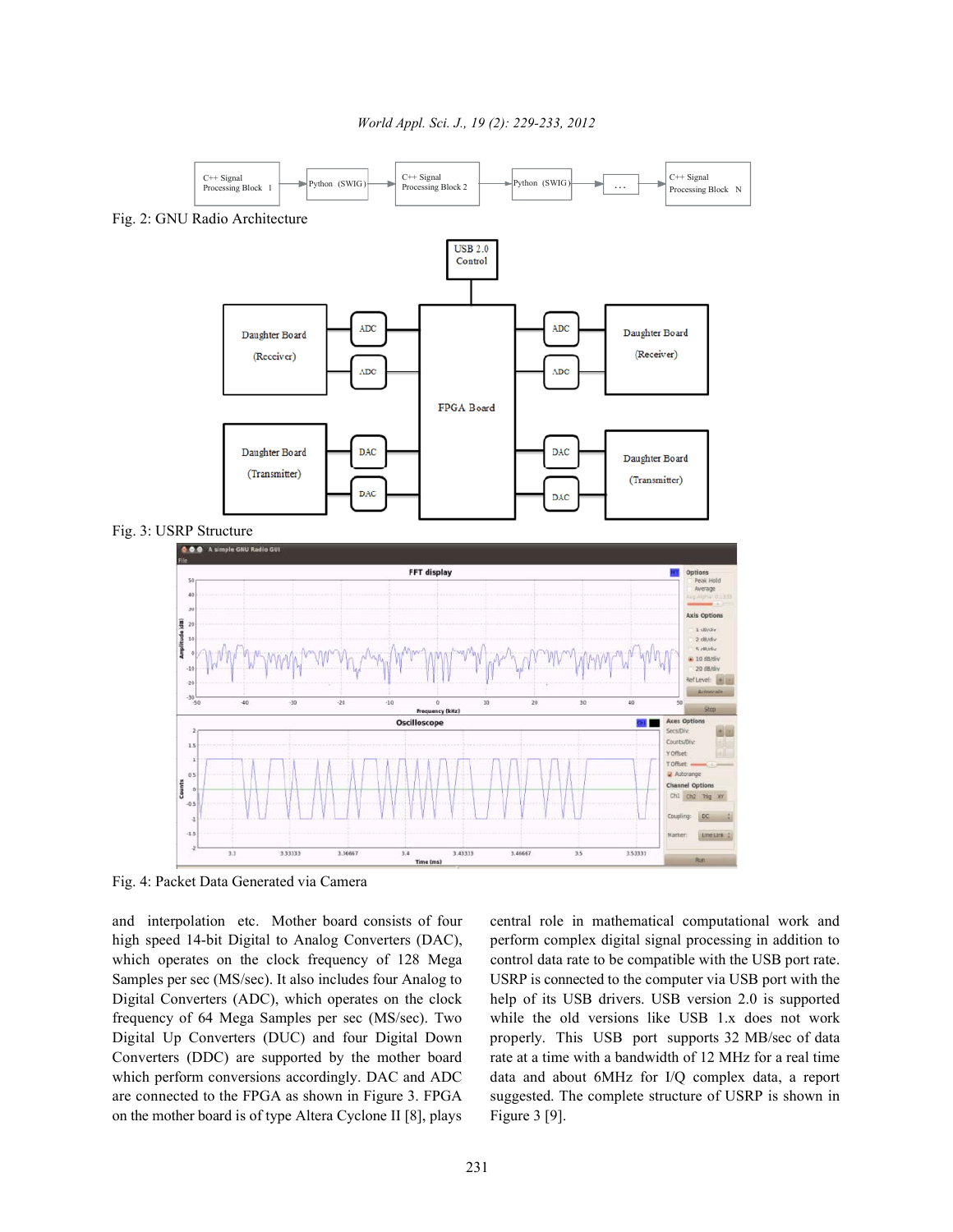

*World Appl. Sci. J., 19 (2): 229-233, 2012*

Fig. 5: IFFT Output



Fig. 6: Channel Filter Response at Receiver

daughter boards are used for transmission and remaining symbols at the output of modulation block are shown in two is being utilized for the reception at a time. Due to Figure 4. these features it can be used to implement the Multi-input Some known symbols are now added into this stream Multi-output (MIMO) systems efficiently. before going further with the system. These are used for

used in conjunction with GNU Radio and USRP to the modulated symbols and their plots are much like in transmit real time video signal. Signals are shown Figure 4. hierarchically at different points by the help of This interleaved data with preambles are given at the python using FFT and scope plots. The data is generated input of an IFFT block. This is responsible for translating using camera and the packets are made correspondingly. data into different carriers making a typical band of The data is in the form of 1's and 0's. Then this is OFDM. This is shown in Figure 5.

USRP act as a transceiver device; two of the four modulated using BPSK modulation in our case. The

**Simulation Results:** As mentioned earlier, OFDM is known as "Preambles". Preambles are considered to be synchronization purposes mostly and more commonly